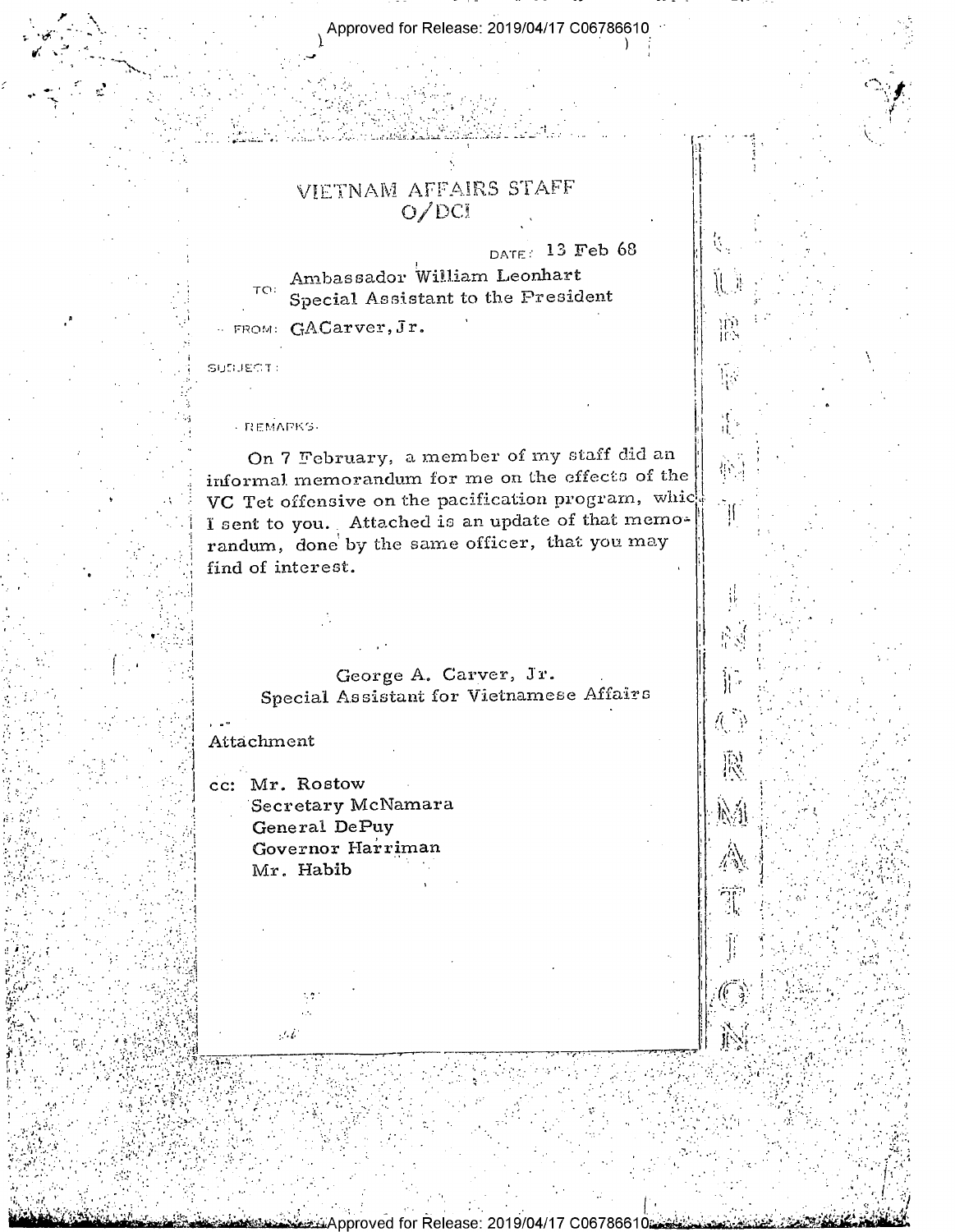12 February 1968

-

## MEMQRAN DUM

 $\frac{1}{2}$ .  $\frac{1}{2}$ .  $\frac{1}{2}$ .  $\frac{1}{2}$ .  $\frac{1}{2}$ .  $\frac{1}{2}$ .  $\frac{1}{2}$ .  $\frac{1}{2}$ .  $\frac{1}{2}$ .  $\frac{1}{2}$ .  $\frac{1}{2}$ .  $\frac{1}{2}$ .  $\frac{1}{2}$ .  $\frac{1}{2}$ .  $\frac{1}{2}$ .  $\frac{1}{2}$ .  $\frac{1}{2}$ .  $\frac{1}{2}$ .  $\frac{1}{2}$ .  $\frac{1}{2}$ .

 $\sim$  Approved for Release: 2019/04/17 C06786610  $\mathcal{L}_{\mathcal{G}}(y)$  , i.e.  $\mathcal{G}(y)$  , i.e.  $\mathcal{G}(y)$  , i.e.  $\mathcal{G}(y)$  , i.e.  $\mathcal{G}(y)$ 

> SUBJECT: Effect of the Viet Cong Tet Offensive on the GVN Pacification Program

REF : Memo dtd 7 Feb 68, same subject

1., The data in this memorandum updates reference memorandum and utilizes all information received from province and corps situation reports received as of 0900 hours EST 12 February 1968.,

#### Summary and Conclusions

2. There is little change in the situation since reference. The map attached to reference should now show Quang Duc Province as probable minor disruption to the RD program, and Kien Phong Province should now reflect major disruption instead of "probable major disruption. " To date, casualties reported for'all programs (RDC, Truong Son, Static Census Grievance, and PRU) are 56 KIA, 83 WIA, and 37 MIA. VC casualties casualties caused by the RDC or PRU elements are 60 KIA (body count) and 1 captured.

I Corps

1

 $\mathbf{r}$ 

3. Quang Nam

 $\blacksquare$ 

A. Hoi An RDC Team #28 located inside the city suffered 3 KIA and 7 WIA when it was hit by 2 VC mortar rounds on the night of 8 - <sup>9</sup> February.

B. On 11 February Quang Nam reported that the pacification program for the moment was at a halt and would be for the next 10 days or so until such items as refugees, transport, communications, and food are dealt with.

. 4. Quang"Ngai reported on ll February that since 31 January casualties are 2 PRU WIA; 10 RDC KIA, and 30 WIA; 1 SCG KIA; 2 RDC Control Group KIA and 3 WIA.

 $\mathbf{y} \in \mathbb{R}^{n \times n}$  , where  $\mathbf{y}$  $\left( \begin{array}{ccc} \begin{array}{ccc} \text{if } & \text{if } & \text{if } & \text{if } & \text{if } & \text{if } & \text{if } & \text{if } & \text{if } & \text{if } & \text{if } & \text{if } & \text{if } & \text{if } & \text{if } & \text{if } & \text{if } & \text{if } & \text{if } & \text{if } & \text{if } & \text{if } & \text{if } & \text{if } & \text{if } & \text{if } & \text{if } & \text{if } & \text{if } & \text{if } & \text{if } & \text{if } & \text{if } & \text{if }$ t. \_. . .-\_\_.. .\_\_.. ... \_.,. \_.\_.\_.\_. \_\_ \_- ... . \_ . ... "I , ...\_.v\_.. ,|»\_..,. . . \_-.

5-0 . .-.T\_.~.§Ap.pr0ved for Release: 2019/04/17 coe7ses1os;;;-.;..,.-.3. -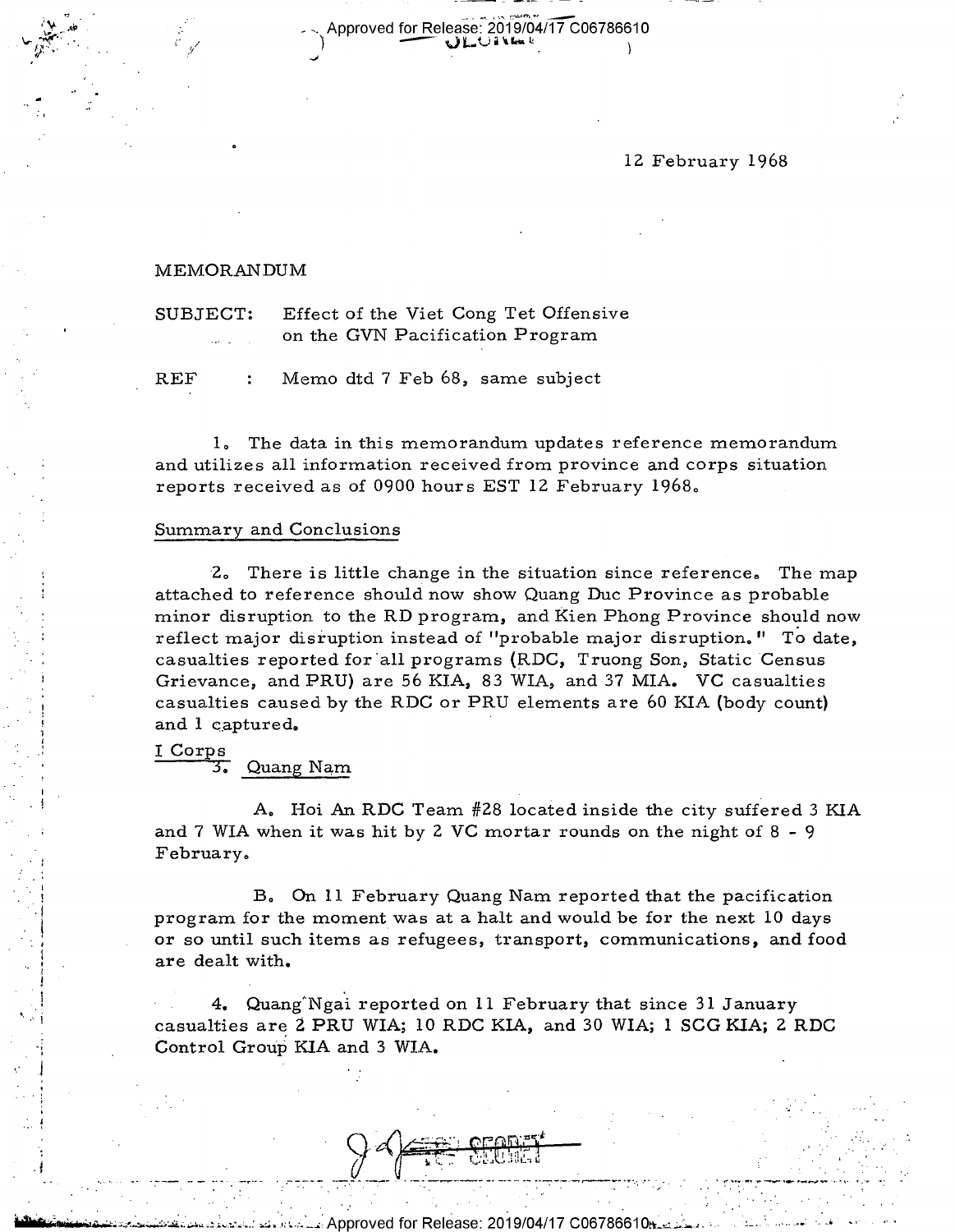5. Quang Tin reported that RDC casualties, as of 11 February, as listed by the National Police are 4 RDC KIA.

-. Approved for Release: 2019/04/17 C06786610

— — % l\_ \_r\_

6,' Quang Tri reported 10 February that refugees number 3, 000 primarily from RD areas in Trieu Phong District» At least 3 New Life Hamlets were destroyed, The refugees have stories of VC atrocities. At least 3 VC battalions are in the RAD areas.'

## ll Corps

r-  $\rightarrow$ 

> 7. On 9' February II Corps RDC reported that economic dislocations appear to be increasing problems for most provincial capitals, resulting from the influx of refugees and damage to the cities as a result of the military activity. With the major highways and lines of communications to the cities either cut or disrupted, food supplies are dwindling and prices rising. Hoarding of foodstuffs is occurring in some cities where the population is fearful of further attack.  $\begin{array}{ccc} \ \ 3.3(11)(2) \end{array}$

8. Pleiku reported 8 February that the Montagnard Training Center was attacked at 0010 hours. The attack lasted three hours. Three guards were killed and two wounded. Ten local VC sappers were killed, l crew served and 5 individual weapons captured along with ammunition, grenades and mines, Heavy damage was inflicted by.the VC on the farm demonstration area, the farm classroom and barber shop were demolished. There was some damage caused by friendly rounds and supporting gunships. The southeast tower bunker-was demolished and guards' barracks damaged by B-40 rounds. The camp security force performance was exemplary.

9. Quang Duc reported 1O Februarythat the RDC and Truong Son teams have not been specifically targetted by the enemy although their movement to 1968 hamlets has been delayed due to better defensive position being located in their old locations.

## 'III Corps

, In

.' I

 $\mathbf{r}$ 

. .

10. Binh Long reported that during the night of  $2 - 3$  February during the VC attack on Phu Loc village that 2 RDC were killed and 2 wounded. \_

ll. Hau N\_ghia\_ reported that on 1 February RDC Team #2 had heavy VC contact along Rt.  $#1$ .



a.§Appr0ved for Release: 2019/04/17' 00676661 ~....;} i'...f§e'\$Idl|l§l\_."\\_z..-\l>-k

<sup>D</sup>...\_\_-\_,.\_.. ..\_.\_.\_..l-,\_. \_ - \_.-.-l.,\_.\_\_...-T\_\_-\_.\_,,--- --\_,\_\_.\_.-..\_...\_\_-.\_\_\_\_.,\_\_\_\_\_\_.\_.. .\_ \_--i\_-\_\_...\_.,\_-,...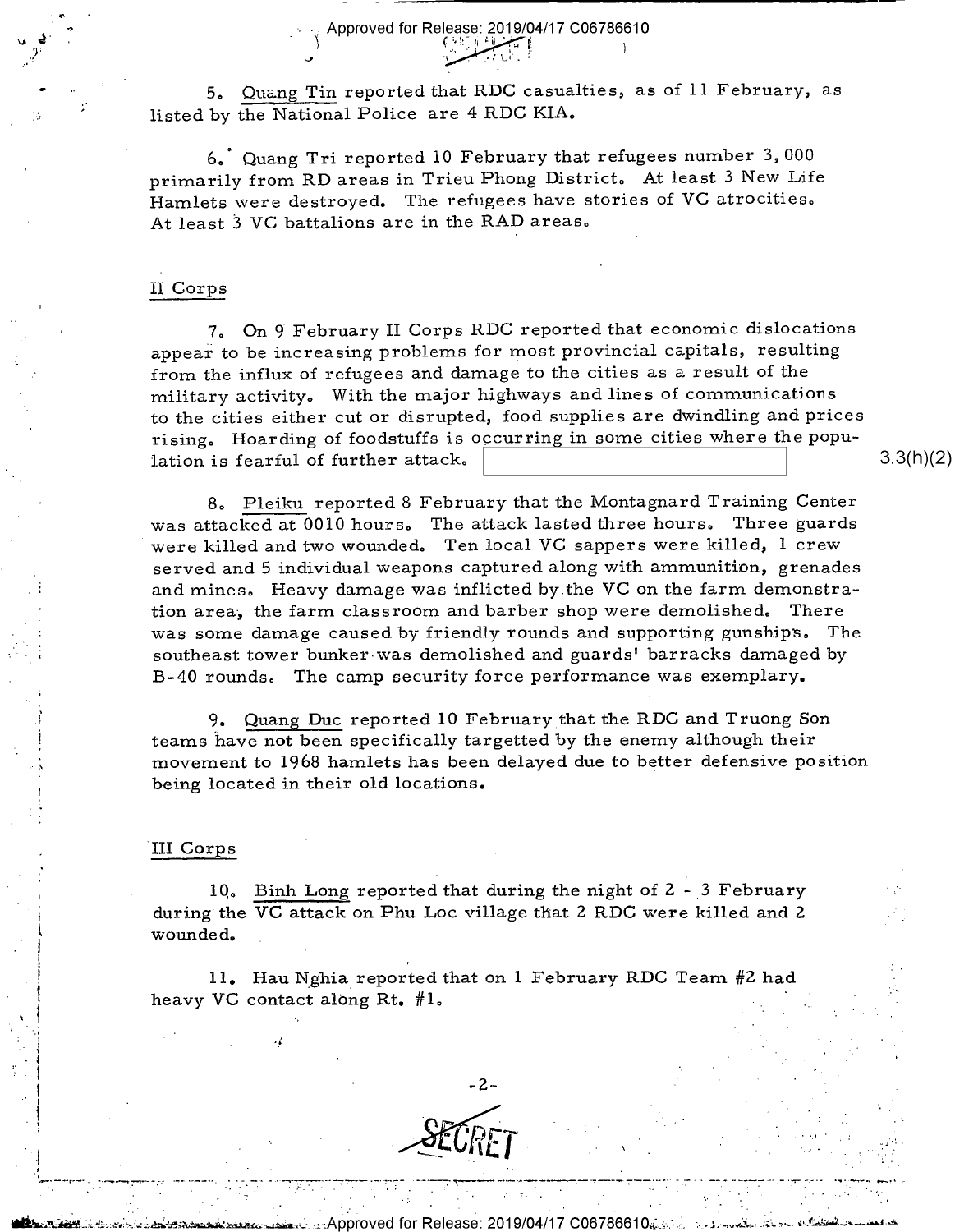12. Long Khanh reported that, as of 4 February, the PRU was located along Highway 1 but was unable to return to Xuan Loc because of the security situation. The Census Grievance Chief and Assistant Chief were unable to return from a currently insecure district where they spent the Tet holidays. The RD program situation was unclear at this time. Some of the hamlets where the RDC were located were reported in enemy hands, but other reports stated that the RDC had held off the VC. On 31 January a RDC Team reported killing 2 VC. By 8 February, Long Khanh reported that the GVN pacification program was operative.

\_ \_ gm <sup>J</sup>LTJ \_ \_ \_ \_ \_ —-

## IV Corps

دينده <sub>با</sub> يند المدينة ال<u>يو</u>و

.\_,-..\_\_\_\_.\_\_\_-.\_.\_\_\_.--,....7'\_\_\_ ,. \_ \_

P'

÷.

J ~41'

'

,

J'

 $\bullet$  .

 $\ddot{\phantom{1}}$ 

13. An Xuyen. Static Census Grievance Cadre were reporting, as of 8. February, on attitudes and reactions of the populace, VC movements and VC propaganda activities,

14. Bac Lieu reported 8 February that 1 RDC Team had been fired on twice but no casualties were reported. On ll February, 30 PRU engaged the VC northeast of Bac Lieu city. The CORDS compound in the city had been attacked and was on fire as of ll February.

\_l5., Kien Giang reported ll February that the CORDS compound had been destroyed in Rach Gia.

16. Kien Phong reported ll February that all RDC Teams had been pulled back to either Cao Lanh or other district towns.

17.. Vinh Long, in reviewing the VC'attack of 31 January, reported that the RDC house was hit by B-40 rockets and sprayed with automatic weapons fire. The house was never physically assaulted although it was ! frequently hit by harassing fire, The PRU assisted ARVN during the \_| fighting, suffered 10 KIA, and 16 WIA when their compound came under helicopter rocket fire on 2 occasions and was hit by artillery on another occasion. The PRU compound was completely destroyed. On 12 February Vinh Long reported that the Static Census Grievance program was back in operation reporting on VC forces used in the attack on the city, people's complaints against the VC, ARVN and the U.S.



 $\gamma$  . The set of  $\gamma$  ,  $\gamma$  ,  $\gamma$  ,  $\gamma$  ,  $\gamma$  ,  $\gamma$  ,  $\gamma$  ,  $\gamma$  ,  $\gamma$  ,  $\gamma$  ,  $\gamma$  ,  $\gamma$  ,  $\gamma$  ,  $\gamma$  ,  $\gamma$  ,  $\gamma$  ,  $\gamma$  ,  $\gamma$  ,  $\gamma$  ,  $\gamma$  ,  $\gamma$  ,  $\gamma$  ,  $\gamma$  ,  $\gamma$  ,  $\gamma$  ,  $\gamma$  ,  $\gamma$  ,  $\gamma$  ,  $\gamma$  ,

 $3.5(c)$ 



%. pproved for Release: 2019/04/17 C06786610